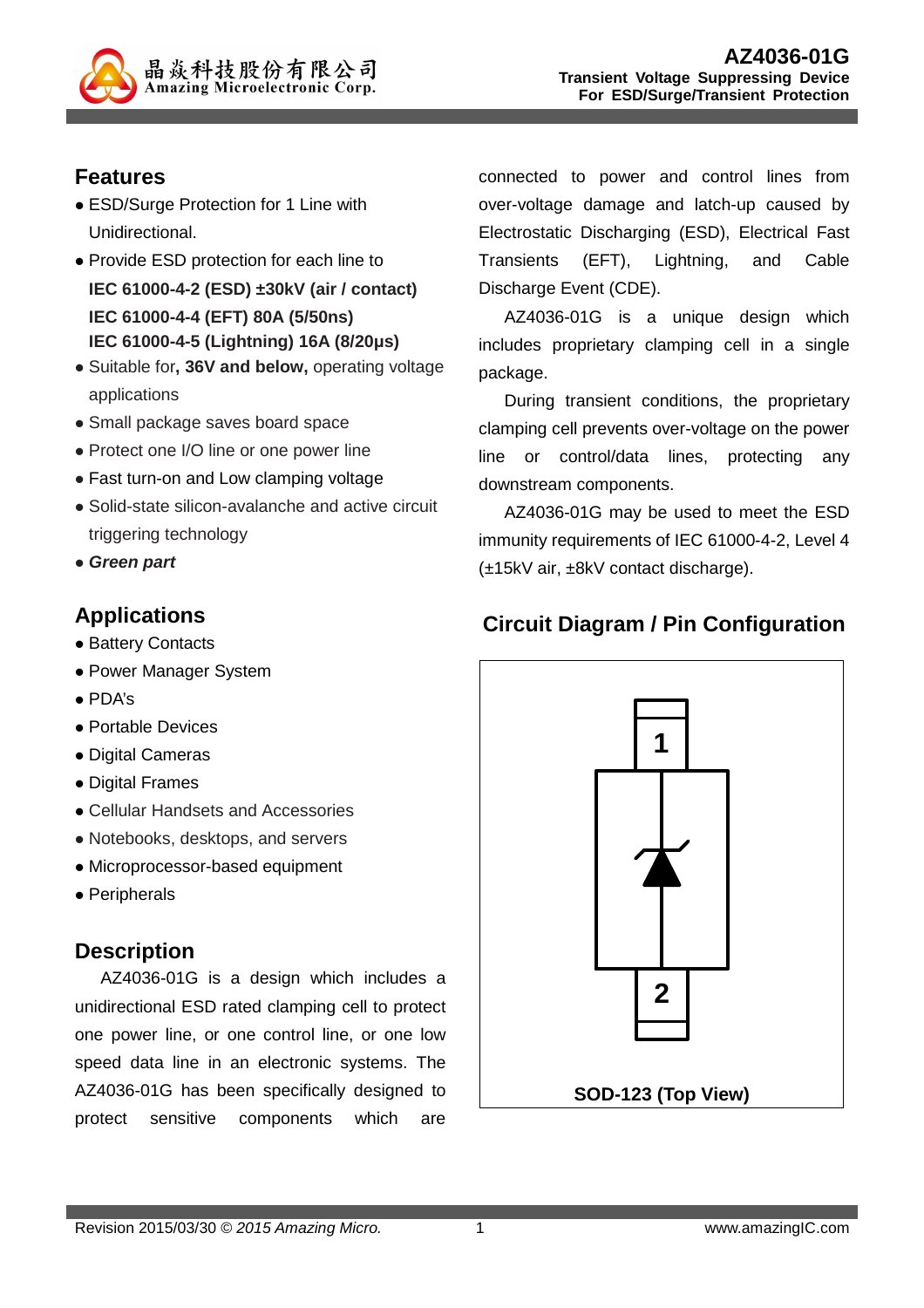

### **SPECIFICATIONS**

| <b>ABSOLUTE MAXIMUM RATINGS</b>                |                        |                 |              |  |
|------------------------------------------------|------------------------|-----------------|--------------|--|
| <b>PARAMETER</b>                               | <b>SYMBOL</b>          | <b>RATING</b>   | <b>UNITS</b> |  |
| Peak Pulse Current ( $tp = 8/20\mu s$ )        | <b>I</b> <sub>PP</sub> | 16              | A            |  |
| Operating Supply Voltage (pin-1 to pin-2)      | $V_{DC}$               | 39.6            | V            |  |
| Pin-1 to pin-2 ESD per IEC 61000-4-2 (Air)     | $V_{ESD-1}$            | ±30             | kV           |  |
| Pin-1 to pin-2 ESD per IEC 61000-4-2 (Contact) | $V_{ESD-2}$            | ±30             |              |  |
| <b>Lead Soldering Temperature</b>              | $T_{SOL}$              | 260 (10 sec.)   | $^{\circ}C$  |  |
| <b>Operating Temperature</b>                   | $T_{OP}$               | $-55$ to $+85$  | $^{\circ}C$  |  |
| Storage Temperature                            | ${\sf T}_{\text{STO}}$ | $-55$ to $+150$ | $^{\circ}C$  |  |

| <b>ELECTRICAL CHARACTERISTICS</b> |                       |                                                |             |            |            |              |
|-----------------------------------|-----------------------|------------------------------------------------|-------------|------------|------------|--------------|
| <b>PARAMETER</b>                  | <b>SYMBOL</b>         | <b>CONDITIONS</b>                              | <b>MINI</b> | <b>TYP</b> | <b>MAX</b> | <b>UNITS</b> |
| Reverse                           |                       |                                                |             |            |            |              |
| Stand-Off                         | $V_{RWM}$             | Pin-1 to pin-2, $T=25$ °C.                     |             |            | 36         | $\vee$       |
| Voltage                           |                       |                                                |             |            |            |              |
| Reverse                           |                       | $V_{RWM}$ = 36V, T=25 °C, pin-1 to             |             |            | 1          |              |
| Leakage Current                   | $I_{\text{Leak}}$     | pin-2.                                         |             |            |            | μA           |
| Reverse                           |                       |                                                |             |            |            |              |
| <b>Breakdown</b>                  | $V_{BV}$              | $I_{\text{BV}}$ = 1mA, T=25 °C, pin-1 to pin-2 | 40          |            | 44.2       | $\vee$       |
| Voltage                           |                       |                                                |             |            |            |              |
| Forward Voltage                   | $V_F$                 | $I_F = 15 \text{mA}$ , T=25 °C, pin-2 to pin-1 | 0.6         |            | 1.2        | V            |
| Surge Clamping                    |                       | $I_{PP}$ =5A, tp=8/20 $\mu$ s, T=25 °C, pin-1  |             | 43         |            | V            |
| Voltage                           | $V_{CL\text{-}surge}$ | to pin-2                                       |             |            |            |              |
| <b>ESD Clamping</b>               |                       | IEC 61000-4-2 +6kV, T=25 °C,                   |             | 47         | V          |              |
| Voltage                           | $V_{\text{clamp}}$    | Contact mode, pin-1 to pin-2.                  |             |            |            |              |
| <b>ESD Dynamic</b>                |                       |                                                |             |            |            |              |
| Turn-on                           | R <sub>dynamic</sub>  | IEC 61000-4-2 0~+6kV, T=25 °C,                 |             | 0.26       |            | Ω            |
| Resistance                        |                       | Contact mode, pin-1 to pin-2.                  |             |            |            |              |
| Channel Input                     |                       | $V_R = 0V$ , f = 1MHz, T=25 °C, pin-1          |             |            | 420        |              |
| Capacitance                       | $C_{IN}$              | to pin-2.                                      |             |            |            | рF           |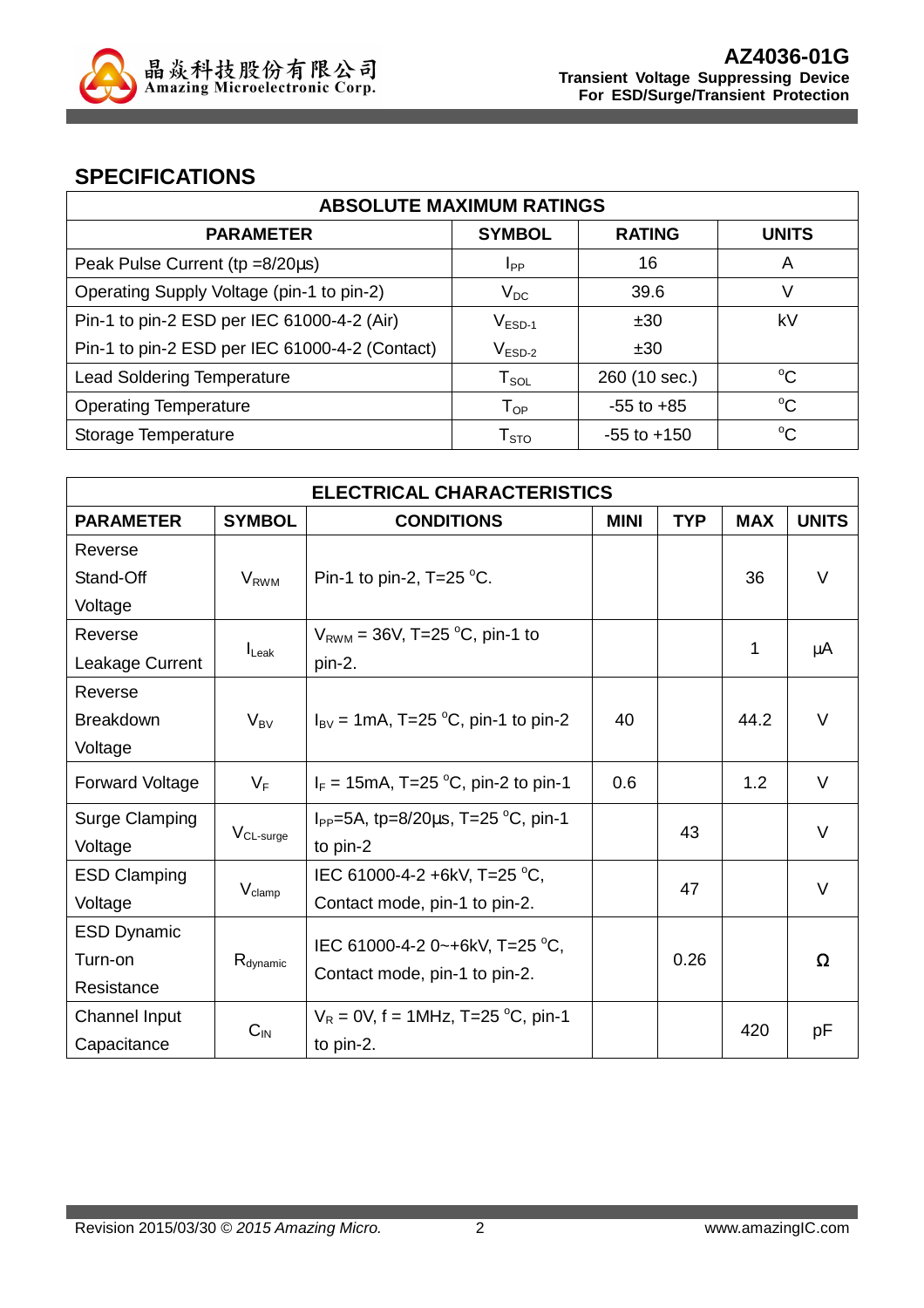

## **Typical Characteristics**



**Transmission Line Pusling (TLP) Voltage (V) 0 5 10 15 20 25 30 35 40 45 50 55**

**DUT**

ПТ

πп 井田田

**\_**

**TLP\_V**

**0**

**5**

**10**

**Pin-1 to Pin-2**

 $\frac{\Pi}{\Pi}$ TП  $\overline{\Box}$ 

**15**

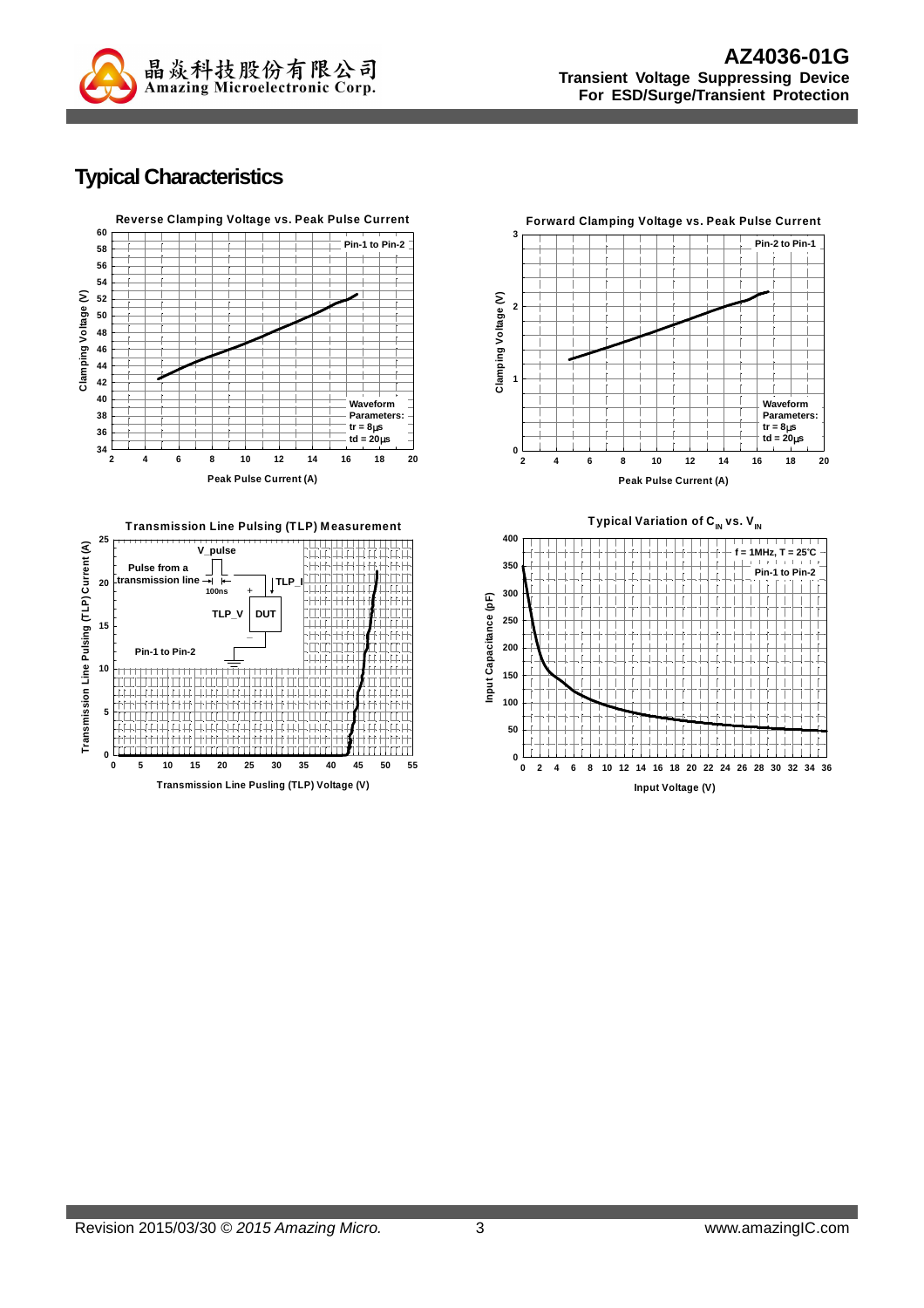

# **Mechanical Details SOD-123 PACKAGE DIAGRAMS**  TOP VIEW E







#### **PACKAGE DIMENSIONS**

| <b>Symbol</b>  |             | <b>Millimeters</b> |             | <b>Inches</b> |  |  |
|----------------|-------------|--------------------|-------------|---------------|--|--|
|                | MIN.        | MAX.               | MIN.        | MAX.          |  |  |
| A              | 1.050       | 1.250              | 0.041       | 0.049         |  |  |
| A1             | 0.000       | 0.100              | 0.000       | 0.004         |  |  |
| A2             | 1.050       | 1.150              | 0.041       | 0.045         |  |  |
| b              | 0.450       | 0.650              | 0.018       | 0.026         |  |  |
| C              | 0.080       | 0.150              | 0.003       | 0.006         |  |  |
| D              | 1.500       | 1.700              | 0.059       | 0.067         |  |  |
| Е              | 2.600       | 2.800              | 0.102       | 0.110         |  |  |
| E <sub>1</sub> | 3.550       | 3.850              | 0.140       | 0.152         |  |  |
| L              | 0.500 REF   |                    | 0.020 REF   |               |  |  |
| L1             | 0.250       | 0.450              | 0.010       | 0.018         |  |  |
| $\theta$       | $0^{\circ}$ | $8^\circ$          | $0^{\circ}$ | $8^\circ$     |  |  |

# **LAND LAYOUT**



#### Notes:

This LAND LAYOUT is for reference purposes only. Please consult your manufacturing partners to ensure your company's PCB design guidelines are met.